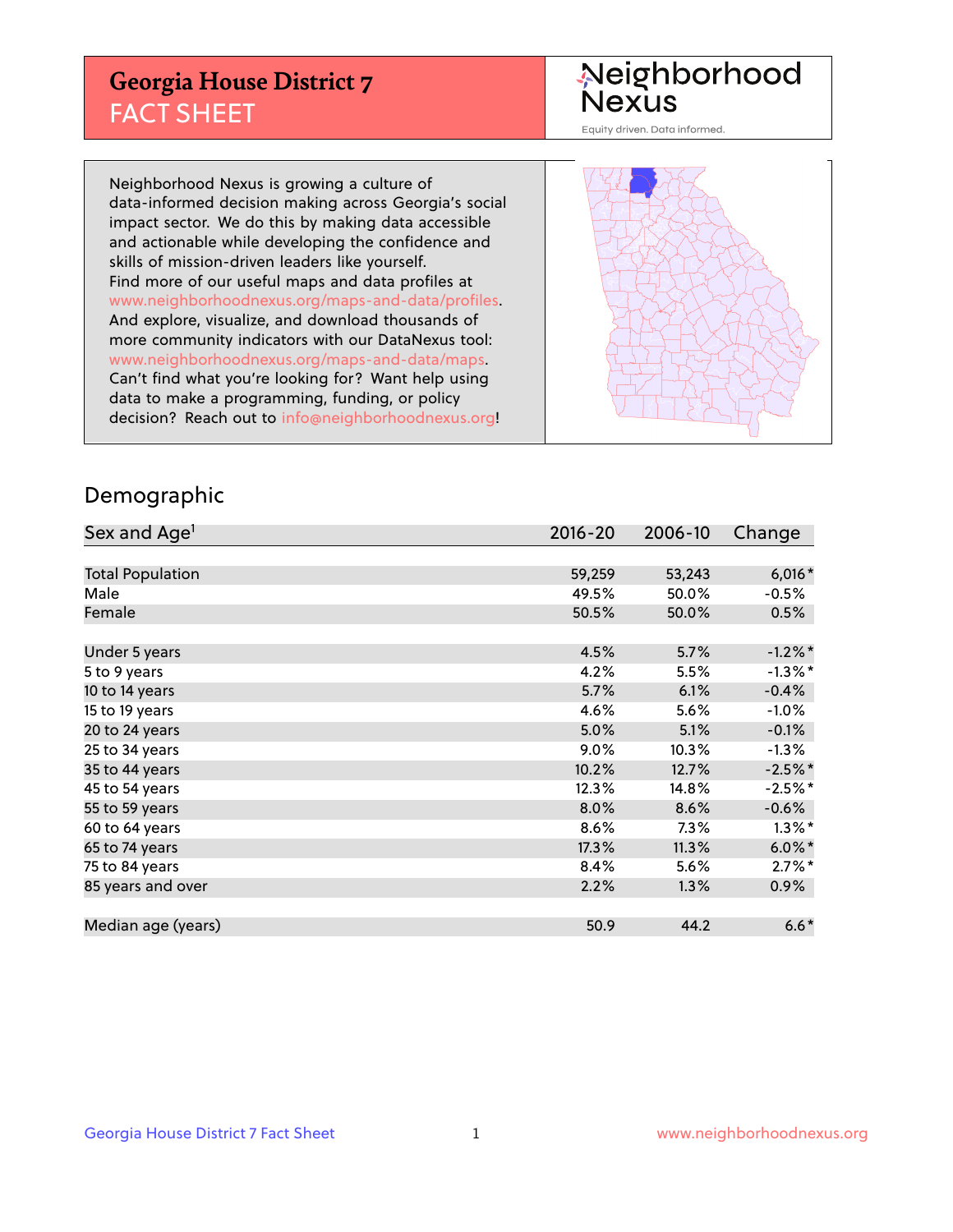## Demographic, continued...

| Race <sup>2</sup>                                            | $2016 - 20$    | 2006-10        | Change        |
|--------------------------------------------------------------|----------------|----------------|---------------|
| <b>Total population</b>                                      | 59,259         | 53,243         | $6,016*$      |
| One race                                                     | 97.6%          | 98.4%          | $-0.7%$ *     |
| White                                                        | 94.0%          | 94.5%          | $-0.5%$       |
| <b>Black or African American</b>                             | 0.3%           | 0.1%           | 0.2%          |
| American Indian and Alaska Native                            | 0.6%           | 0.6%           | 0.1%          |
| Asian                                                        | 0.3%           | 0.2%           | 0.1%          |
| Native Hawaiian and Other Pacific Islander                   | 0.1%           | 0.0%           | 0.0%          |
| Some other race                                              | 2.4%           | 3.0%           | $-0.6%$       |
| Two or more races                                            | 2.4%           | 1.6%           | 0.7%          |
| Race alone or in combination with other race(s) <sup>3</sup> | $2016 - 20$    | 2006-10        | Change        |
| Total population                                             | 59,259         | 53,243         | $6,016*$      |
| White                                                        | 96.1%          | 95.9%          | 0.2%          |
| <b>Black or African American</b>                             | 0.7%           | 0.7%           | 0.0%          |
| American Indian and Alaska Native                            | 2.0%           | 1.5%           | 0.5%          |
| Asian                                                        | 0.6%           | 0.3%           | 0.3%          |
| Native Hawaiian and Other Pacific Islander                   | 0.1%           | 0.0%           | 0.0%          |
| Some other race                                              | 2.9%           | 3.3%           | $-0.4%$       |
|                                                              |                |                |               |
| Hispanic or Latino and Race <sup>4</sup>                     | $2016 - 20$    | 2006-10        | Change        |
| <b>Total population</b>                                      | 59,259         | 53,243         | $6,016*$      |
| Hispanic or Latino (of any race)                             | 7.2%           | 5.8%           | 1.5%          |
| Not Hispanic or Latino                                       | 92.8%          | 94.2%          | $-1.5%$ *     |
| White alone                                                  | 90.0%          | 92.1%          | $-2.1\%$ *    |
| <b>Black or African American alone</b>                       | 0.2%           | 0.1%           | 0.1%          |
| American Indian and Alaska Native alone                      | 0.1%           | 0.5%           | $-0.3%$       |
| Asian alone                                                  | 0.3%           | 0.2%           | 0.1%          |
| Native Hawaiian and Other Pacific Islander alone             | 0.1%           | 0.0%           | 0.0%          |
| Some other race alone                                        | 0.2%           | 0.1%           | 0.1%          |
| Two or more races                                            | 1.9%           | 1.3%           | 0.6%          |
| U.S. Citizenship Status <sup>5</sup>                         | $2016 - 20$    | 2006-10        | Change        |
|                                                              |                |                |               |
| Foreign-born population<br>Naturalized U.S. citizen          | 2,490<br>44.2% | 2,060<br>16.6% | 429<br>27.6%* |
| Not a U.S. citizen                                           |                |                |               |
|                                                              | 55.8%          | 83.4%          | $-27.6%$      |
| Citizen, Voting Age Population <sup>6</sup>                  | 2016-20        | 2006-10        | Change        |
| Citizen, 18 and over population                              | 47,528         | 40,396         | $7,132*$      |
| Male                                                         | 48.7%          | 48.8%          | $-0.1%$       |
| Female                                                       | 51.3%          | 51.2%          | 0.1%          |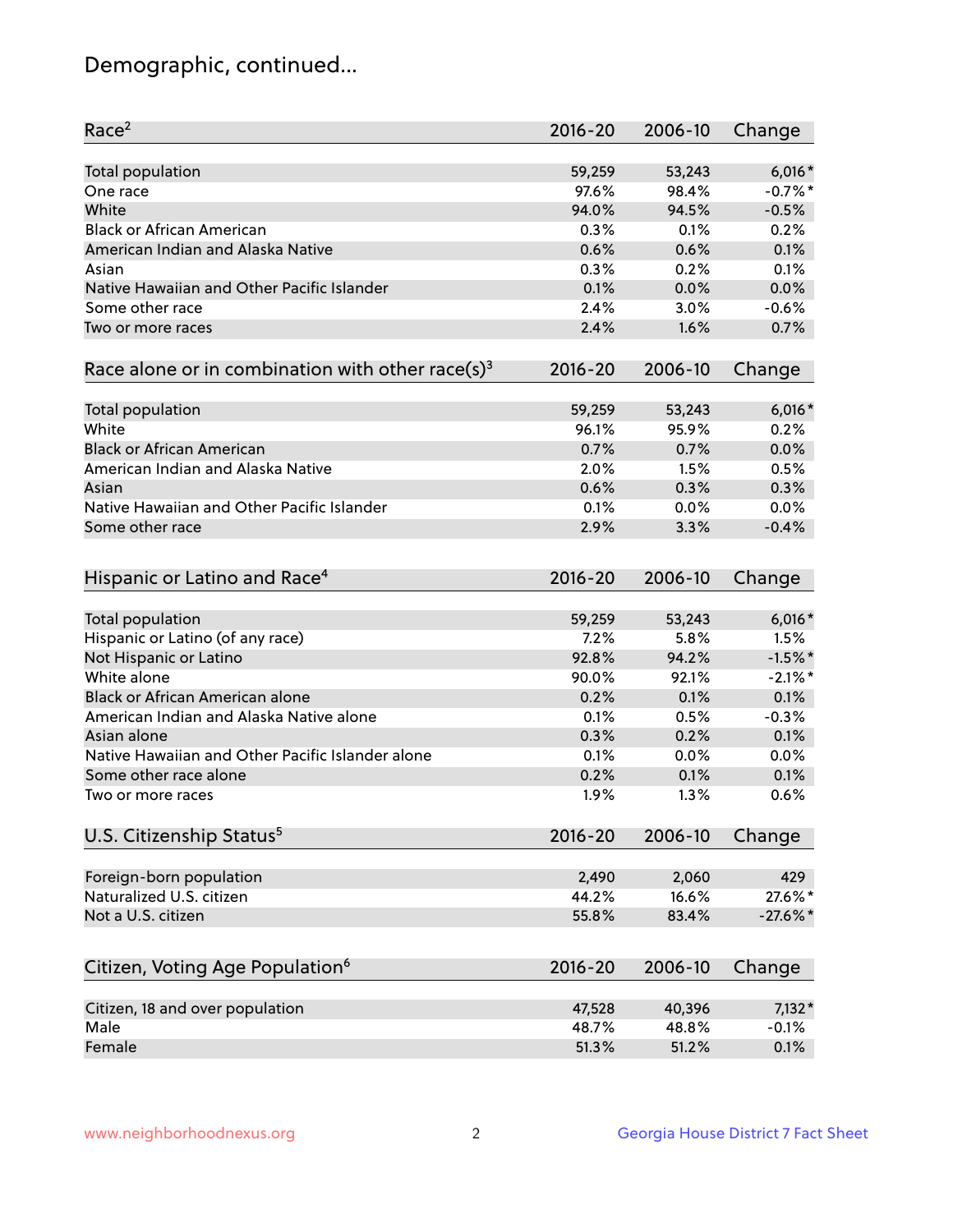#### Economic

| Income <sup>7</sup>                                 | 2016-20 | 2006-10 | Change     |
|-----------------------------------------------------|---------|---------|------------|
|                                                     |         |         |            |
| All households                                      | 24,643  | 22,998  | $1,646*$   |
| Less than \$10,000                                  | 6.8%    | 8.9%    | $-2.1%$    |
| \$10,000 to \$14,999                                | 5.2%    | 9.9%    | $-4.7%$ *  |
| \$15,000 to \$24,999                                | 12.0%   | 15.7%   | $-3.6\%$ * |
| \$25,000 to \$34,999                                | 10.6%   | 14.6%   | $-4.0\%$ * |
| \$35,000 to \$49,999                                | 14.0%   | 15.7%   | $-1.6%$    |
| \$50,000 to \$74,999                                | 19.2%   | 16.5%   | $2.8\%$ *  |
| \$75,000 to \$99,999                                | 13.5%   | 8.9%    | 4.5%*      |
| \$100,000 to \$149,999                              | 10.8%   | 6.4%    | 4.3%*      |
| \$150,000 to \$199,999                              | 3.4%    | 1.8%    | $1.6\%$ *  |
| \$200,000 or more                                   | 4.5%    | 1.6%    | $2.9\%$ *  |
| Median household income (dollars)                   | 51,649  | 35,866  | 15,784*    |
| Mean household income (dollars)                     | 69,696  | 49,176  | 20,520*    |
| With earnings                                       | 63.1%   | 72.6%   | $-9.5%$ *  |
| Mean earnings (dollars)                             | 68,927  | 47,647  | 21,280*    |
| <b>With Social Security</b>                         | 51.7%   | 39.6%   | $12.1\%$ * |
| Mean Social Security income (dollars)               | 21,283  | 15,367  | 5,916*     |
| With retirement income                              | 28.8%   | 20.3%   | 8.5%*      |
| Mean retirement income (dollars)                    | 26,156  | 21,284  | 4,872*     |
| With Supplemental Security Income                   | 5.0%    | 4.7%    | 0.3%       |
| Mean Supplemental Security Income (dollars)         | 9,917   | 7,379   | 2,538      |
| With cash public assistance income                  | 1.6%    | 1.2%    | 0.4%       |
| Mean cash public assistance income (dollars)        | 1,366   | 2,712   | $-1,345$   |
| With Food Stamp/SNAP benefits in the past 12 months | 10.3%   | 9.0%    | 1.3%       |
|                                                     |         |         |            |
| Families                                            | 17,048  | 15,832  | $1,217*$   |
| Less than \$10,000                                  | 3.5%    | 4.9%    | $-1.4%$    |
| \$10,000 to \$14,999                                | 1.7%    | 6.5%    | $-4.9%$ *  |
| \$15,000 to \$24,999                                | 10.1%   | 12.9%   | $-2.8%$    |
| \$25,000 to \$34,999                                | 10.7%   | 14.4%   | $-3.7%$ *  |
| \$35,000 to \$49,999                                | 13.9%   | 18.0%   | $-4.1\%$ * |
| \$50,000 to \$74,999                                | 21.2%   | 19.1%   | 2.1%       |
| \$75,000 to \$99,999                                | 15.6%   | 11.3%   | 4.4%*      |
| \$100,000 to \$149,999                              | 13.4%   | 8.2%    | $5.1\%$ *  |
| \$150,000 to \$199,999                              | 4.3%    | 2.4%    | $2.0\%$ *  |
| \$200,000 or more                                   | 5.6%    | 2.3%    | $3.3\%$ *  |
| Median family income (dollars)                      | 62,029  | 44,436  | 17,592*    |
| Mean family income (dollars)                        | 79,563  | 57,729  | 21,834*    |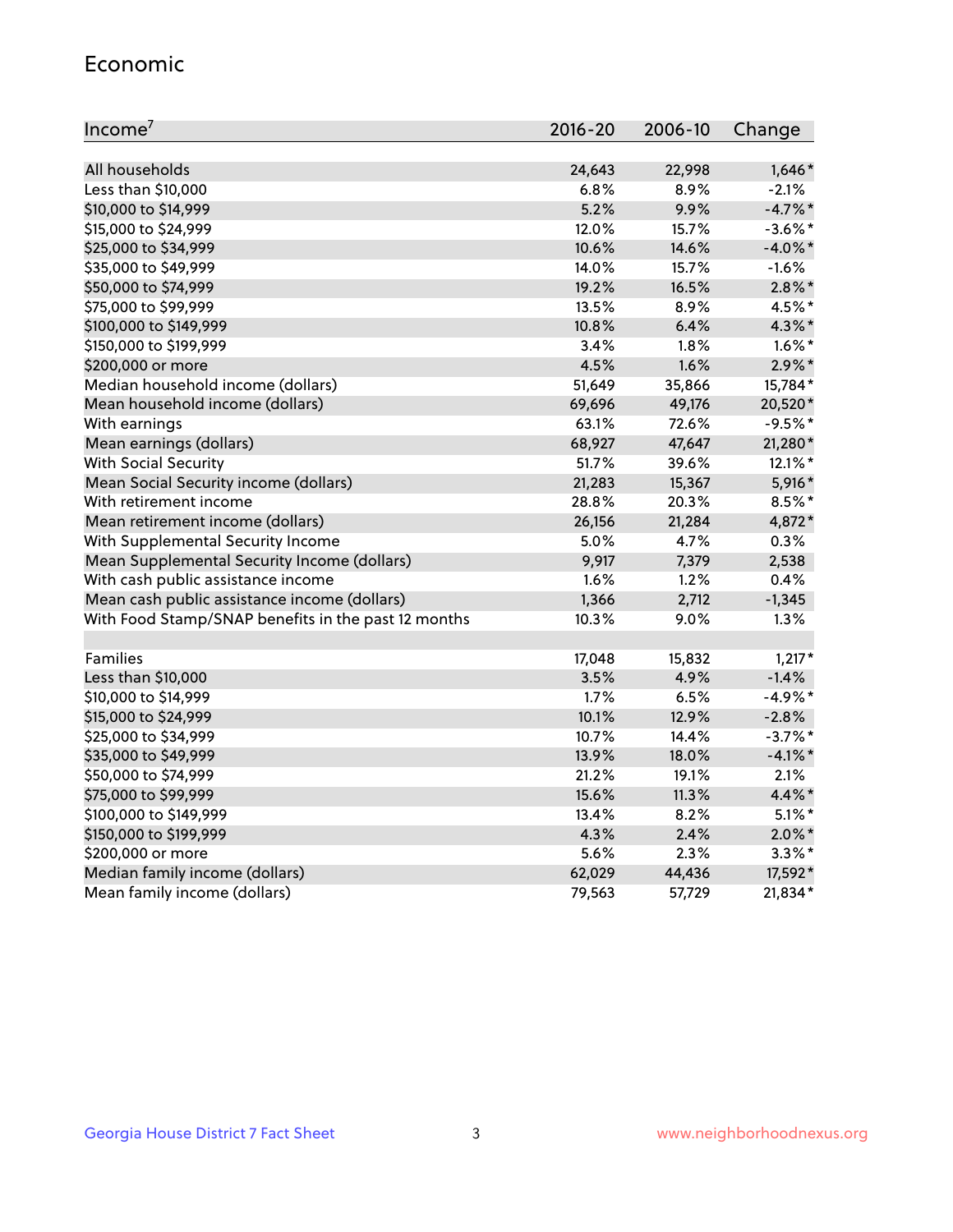## Economic, continued...

| Income, continued <sup>8</sup>                                        | $2016 - 20$ | 2006-10 | Change     |
|-----------------------------------------------------------------------|-------------|---------|------------|
|                                                                       |             |         |            |
| Nonfamily households                                                  | 7,595       | 7,166   | 429        |
| Median nonfamily income (dollars)                                     | 29,250      | 20,451  | 8,799*     |
| Mean nonfamily income (dollars)                                       | 45,806      | 28,350  | 17,456*    |
| Median earnings for workers (dollars)                                 | 28,283      | 22,097  | $6,186*$   |
| Median earnings for male full-time, year-round workers<br>(dollars)   | 44,268      | 34,030  | 10,238*    |
| Median earnings for female full-time, year-round workers<br>(dollars) | 34,613      | 28,805  | 5,808*     |
| Per capita income (dollars)                                           | 29,631      | 20,936  | 8,695*     |
| Families and People Below Poverty Level <sup>9</sup>                  | 2016-20     | 2006-10 | Change     |
|                                                                       |             |         |            |
| <b>All families</b>                                                   | 8.3%        | 12.2%   | $-3.9\%$ * |
| With related children under 18 years                                  | 13.9%       | 17.6%   | $-3.7%$    |
| With related children under 5 years only                              | 5.1%        | 13.4%   | $-8.3%$    |
| Married couple families                                               | 4.6%        | 6.9%    | $-2.3%$    |
| With related children under 18 years                                  | 5.5%        | 8.2%    | $-2.7%$    |
| With related children under 5 years only                              | 6.1%        | 4.7%    | 1.5%       |
| Families with female householder, no husband present                  | 32.0%       | 30.7%   | 1.3%       |
| With related children under 18 years                                  | 36.5%       | 41.5%   | $-5.0%$    |
| With related children under 5 years only                              | 3.3%        | 48.3%   | $-45.0%$   |
| All people                                                            | 13.0%       | 17.1%   | $-4.2%$ *  |
| Under 18 years                                                        | 20.8%       | 23.4%   | $-2.6%$    |
| Related children under 18 years                                       | 20.7%       | 22.9%   | $-2.3%$    |
| Related children under 5 years                                        | 20.5%       | 23.4%   | $-2.9%$    |
| Related children 5 to 17 years                                        | 20.7%       | 22.8%   | $-2.1%$    |
| 18 years and over                                                     | 11.3%       | 15.5%   | $-4.2%$    |
| 18 to 64 years                                                        | 12.4%       | 16.8%   | $-4.4\%$ * |
| 65 years and over                                                     | 9.2%        | 11.0%   | $-1.8%$    |
| People in families                                                    | 9.6%        | 13.5%   | $-3.9\%$ * |
| Unrelated individuals 15 years and over                               | 29.3%       | 33.9%   | $-4.6%$    |
|                                                                       |             |         |            |
| Non-Hispanic white people                                             | 12.0%       | 15.3%   | $-3.2\%$ * |
| Black or African-American people                                      | 5.0%        | 0.0%    | 5.0%       |
| Asian people                                                          | 17.5%       | 30.2%   | $-12.7%$   |
| Hispanic or Latino people                                             | 24.7%       | 44.6%   | $-19.8%$   |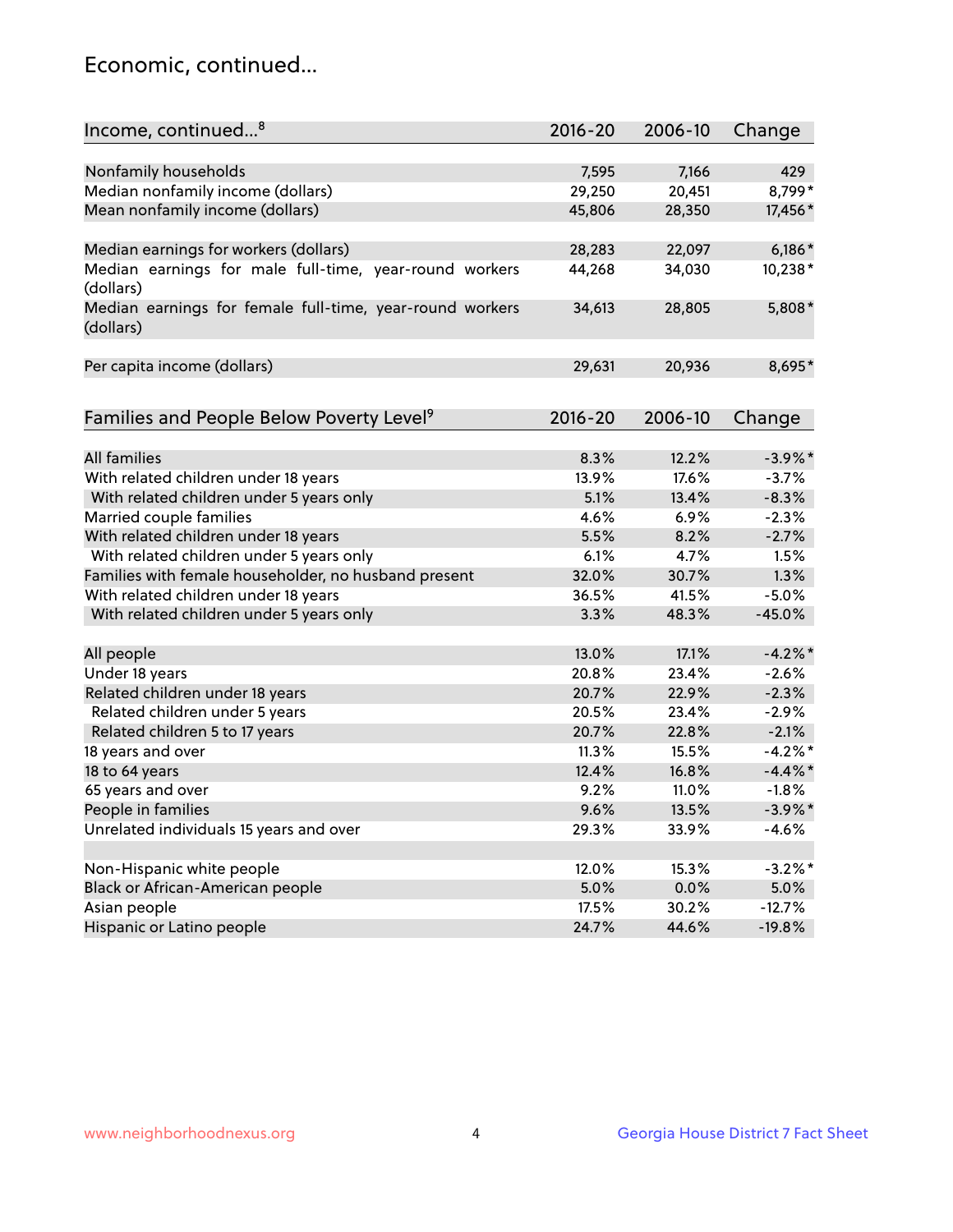## Employment

| Employment Status <sup>10</sup>                                             | $2016 - 20$ | 2006-10 | Change     |
|-----------------------------------------------------------------------------|-------------|---------|------------|
|                                                                             |             |         |            |
| Population 16 years and over                                                | 50,052      | 43,370  | $6,682*$   |
| In labor force                                                              | 49.8%       | 57.5%   | $-7.8\%$ * |
| Civilian labor force                                                        | 49.7%       | 57.5%   | $-7.8\%$ * |
| Employed                                                                    | 47.6%       | 52.5%   | $-4.9%$ *  |
| Unemployed                                                                  | 2.1%        | 5.0%    | $-2.9%$    |
| <b>Armed Forces</b>                                                         | 0.1%        | 0.0%    | 0.0%       |
| Not in labor force                                                          | 50.2%       | 42.5%   | $7.8\%$ *  |
| Civilian labor force                                                        | 24,889      | 24,950  | $-61$      |
|                                                                             |             |         | $-4.4%$    |
| <b>Unemployment Rate</b>                                                    | 4.3%        | 8.7%    |            |
| Females 16 years and over                                                   | 25,623      | 21,931  | $3,692*$   |
| In labor force                                                              | 44.5%       | 52.0%   | $-7.5%$ *  |
| Civilian labor force                                                        | 44.5%       | 52.0%   | $-7.5%$ *  |
| Employed                                                                    | 43.2%       | 46.5%   | $-3.3%$    |
|                                                                             |             |         |            |
| Own children of the householder under 6 years                               | 3,038       | 3,429   | $-391$     |
| All parents in family in labor force                                        | 70.0%       | 64.9%   | 5.0%       |
| Own children of the householder 6 to 17 years                               | 6,525       | 6,940   | $-415$     |
| All parents in family in labor force                                        | 70.4%       | 72.0%   | $-1.6%$    |
|                                                                             |             |         |            |
| Industry <sup>11</sup>                                                      | $2016 - 20$ | 2006-10 | Change     |
|                                                                             |             |         |            |
| Civilian employed population 16 years and over                              | 23,823      | 22,775  | 1,048      |
| Agriculture, forestry, fishing and hunting, and mining                      | 1.9%        | 1.9%    | $-0.1%$    |
| Construction                                                                | 11.4%       | 14.6%   | $-3.3\%$ * |
| Manufacturing                                                               | 13.5%       | 15.0%   | $-1.5%$    |
| Wholesale trade                                                             | 1.9%        | 1.6%    | 0.2%       |
| Retail trade                                                                | 11.1%       | 13.3%   | $-2.2%$    |
| Transportation and warehousing, and utilities                               | 3.6%        | 3.5%    | 0.2%       |
| Information                                                                 | 1.9%        | 2.3%    | $-0.3%$    |
| Finance and insurance, and real estate and rental and leasing               | 6.4%        | 5.8%    | 0.6%       |
| Professional, scientific, and management, and administrative                | 11.0%       | 6.4%    | 4.6%*      |
| and waste management services                                               |             |         |            |
| Educational services, and health care and social assistance                 | 18.5%       | 16.7%   | 1.7%       |
| Arts, entertainment, and recreation, and accommodation and<br>food services | 8.7%        | 8.1%    | 0.6%       |
| Other services, except public administration                                | 6.0%        | 6.3%    | $-0.2%$    |
| Public administration                                                       | 4.2%        | 4.6%    | $-0.4%$    |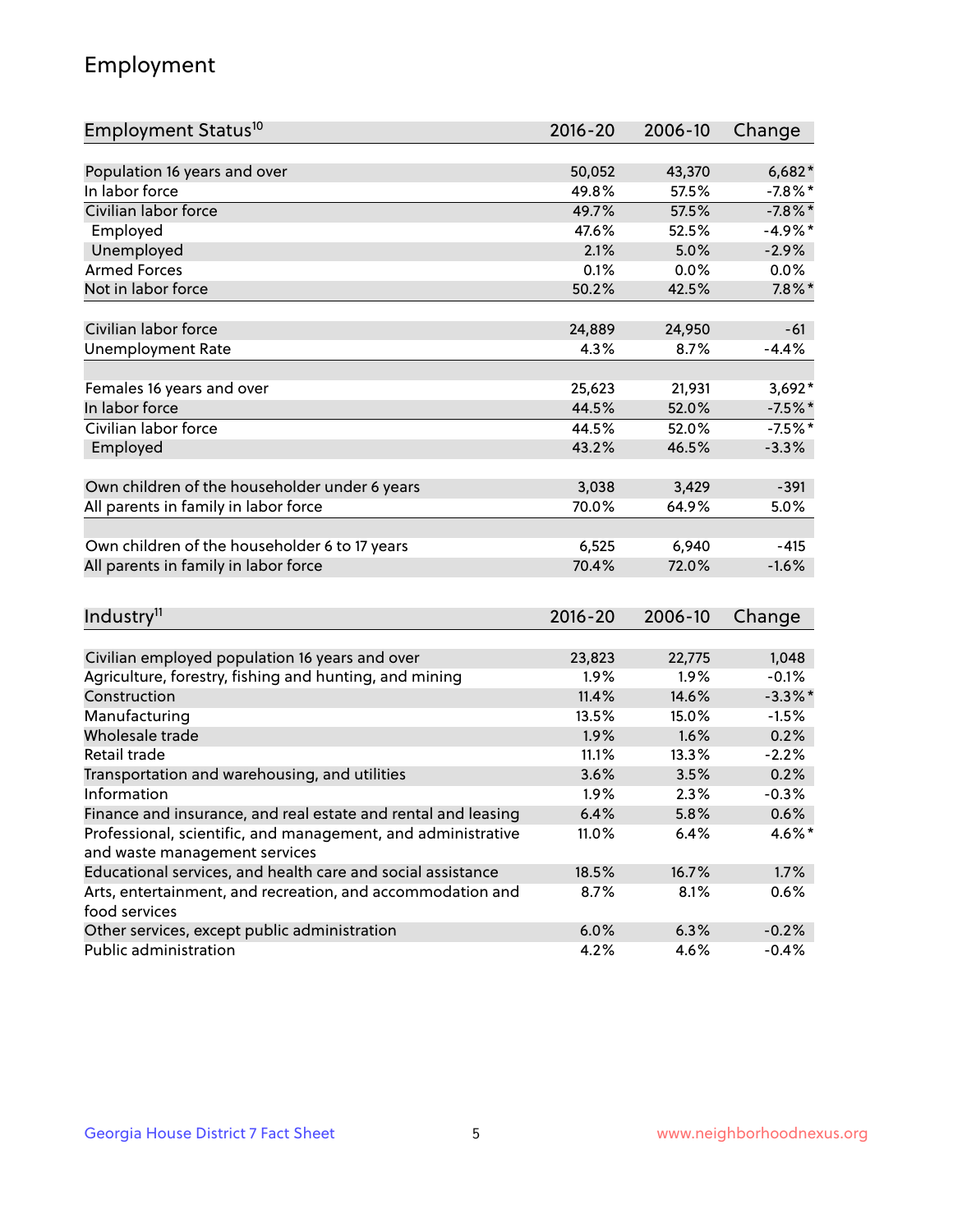## Employment, continued...

| Occupation <sup>12</sup>                                                    | $2016 - 20$ | 2006-10 | Change               |
|-----------------------------------------------------------------------------|-------------|---------|----------------------|
| Civilian employed population 16 years and over                              | 23,823      |         |                      |
|                                                                             |             | 22,775  | 1,048                |
| Management, business, science, and arts occupations                         | 29.8%       | 23.3%   | $6.5%$ *             |
| Service occupations                                                         | 19.8%       | 17.4%   | 2.4%                 |
| Sales and office occupations                                                | 22.3%       | 23.6%   | $-1.3%$              |
| Natural<br>and<br>resources,<br>construction,<br>maintenance<br>occupations | 13.6%       | 18.7%   | $-5.1\%$ *           |
| Production, transportation, and material moving occupations                 | 14.5%       | 17.0%   | $-2.5%$              |
| Class of Worker <sup>13</sup>                                               | 2016-20     | 2006-10 | Change               |
|                                                                             |             |         |                      |
| Civilian employed population 16 years and over                              | 23,823      | 22,775  | 1,048                |
| Private wage and salary workers                                             | 75.6%       | 72.9%   | $2.7\%$ <sup>*</sup> |
| Government workers                                                          | 13.5%       | 13.3%   | 0.2%                 |
| Self-employed in own not incorporated business workers                      | 10.8%       | 12.9%   | $-2.0%$              |
| Unpaid family workers                                                       | 0.0%        | 1.0%    | $-0.9%$              |
| Job Flows <sup>14</sup>                                                     | 2019        | 2010    | Change               |
|                                                                             |             |         |                      |
| Total Jobs in district                                                      | 13,205      | 11,702  | 1,503                |
| Held by residents of district                                               | 55.8%       | 57.2%   | $-1.4%$              |
| Held by non-residents of district                                           | 44.2%       | 42.8%   | 1.4%                 |
|                                                                             |             |         |                      |
| Jobs by Industry Sector <sup>15</sup>                                       | 2019        | 2010    | Change               |
| Total Jobs in district                                                      | 13,205      | 11,702  | 1,503                |
| Goods Producing sectors                                                     | 19.9%       | 24.0%   | $-4.0%$              |
| Trade, Transportation, and Utilities sectors                                | 21.9%       | 20.0%   | 1.9%                 |
| All Other Services sectors                                                  |             |         |                      |
|                                                                             | 58.2%       | 56.1%   | 2.2%                 |
| Total Jobs in district held by district residents                           | 7,367       | 6,690   | 677                  |
| <b>Goods Producing sectors</b>                                              | 19.4%       | 23.6%   | $-4.2%$              |
| Trade, Transportation, and Utilities sectors                                | 17.2%       | 15.5%   | 1.7%                 |
| All Other Services sectors                                                  | 63.4%       | 60.9%   | 2.5%                 |
|                                                                             |             |         |                      |
| Jobs by Earnings <sup>16</sup>                                              | 2019        | 2010    | Change               |
|                                                                             |             |         |                      |
| Total Jobs in district                                                      | 13,205      | 11,702  | 1,503                |
| Jobs with earnings \$1250/month or less                                     | 29.7%       | 33.5%   | $-3.8%$              |
| Jobs with earnings \$1251/month to \$3333/month                             | 44.4%       | 48.7%   | $-4.3%$              |
| Jobs with earnings greater than \$3333/month                                | 25.9%       | 17.8%   | 8.1%                 |
|                                                                             |             |         |                      |
| Total Jobs in district held by district residents                           | 7,367       | 6,690   | 677                  |
| Jobs with earnings \$1250/month or less                                     | 29.7%       | 34.4%   | $-4.7%$              |
| Jobs with earnings \$1251/month to \$3333/month                             | 45.7%       | 49.0%   | $-3.3%$              |
| Jobs with earnings greater than \$3333/month                                | 24.6%       | 16.5%   | 8.0%                 |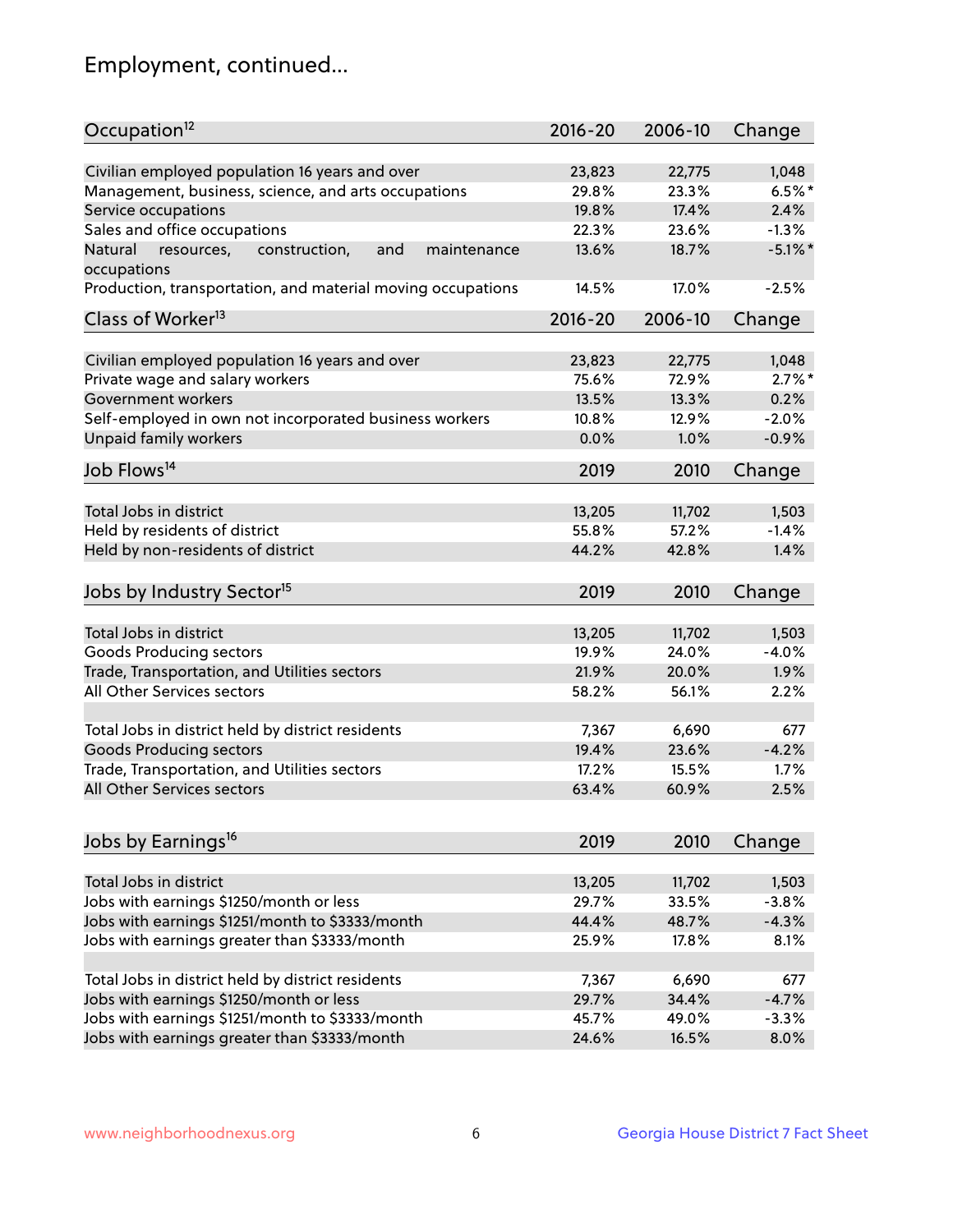## Employment, continued...

| 2019   | 2010   | Change  |
|--------|--------|---------|
|        |        |         |
| 13,205 | 11,702 | 1,503   |
| 22.8%  | 23.9%  | $-1.1%$ |
| 50.0%  | 56.5%  | $-6.5%$ |
| 27.1%  | 19.6%  | 7.5%    |
|        |        |         |
| 7,367  | 6,690  | 677     |
| 21.8%  | 21.4%  | 0.4%    |
| 50.0%  | 56.8%  | $-6.8%$ |
| 28.2%  | 21.7%  | 6.4%    |
|        |        |         |

#### Education

| School Enrollment <sup>18</sup>                | $2016 - 20$ | 2006-10 | Change     |
|------------------------------------------------|-------------|---------|------------|
|                                                |             |         |            |
| Population 3 years and over enrolled in school | 9,900       | 10,592  | $-692$     |
| Nursery school, preschool                      | 7.2%        | 6.7%    | 0.5%       |
| Kindergarten                                   | 6.5%        | 5.7%    | 0.8%       |
| Elementary school (grades 1-8)                 | 46.8%       | 46.7%   | 0.0%       |
| High school (grades 9-12)                      | 22.7%       | 24.8%   | $-2.1%$    |
| College or graduate school                     | 16.8%       | 16.0%   | 0.7%       |
| Educational Attainment <sup>19</sup>           | $2016 - 20$ | 2006-10 | Change     |
|                                                |             |         |            |
| Population 25 years and over                   | 45,084      | 38,303  | $6,781*$   |
| Less than 9th grade                            | 5.1%        | 9.3%    | $-4.2%$ *  |
| 9th to 12th grade, no diploma                  | 8.5%        | 13.9%   | $-5.4\%$ * |
| High school graduate (includes equivalency)    | 34.1%       | 37.7%   | $-3.6\%$ * |
| Some college, no degree                        | 20.6%       | 18.5%   | $2.1\%$    |
| Associate's degree                             | 8.6%        | 5.6%    | $3.0\%$ *  |
| Bachelor's degree                              | 13.1%       | 9.4%    | $3.7\%$ *  |
| Graduate or professional degree                | 10.1%       | 5.6%    | $4.4\%$ *  |
|                                                |             |         |            |
| Percent high school graduate or higher         | 86.4%       | 76.8%   | $9.6\%*$   |
| Percent bachelor's degree or higher            | 23.1%       | 15.0%   | $8.2\%$ *  |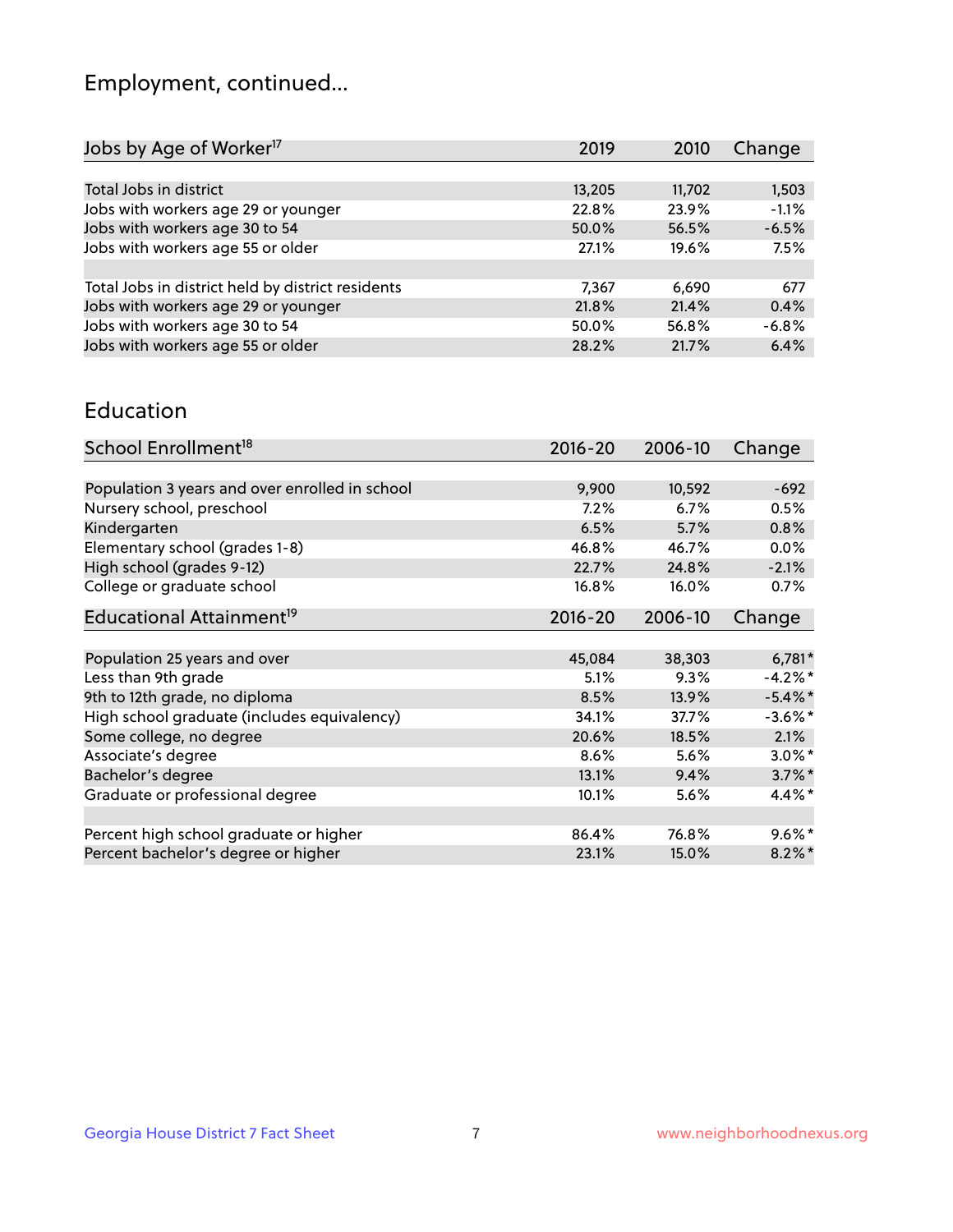## Housing

| Households by Type <sup>20</sup>                     | 2016-20 | 2006-10 | Change     |
|------------------------------------------------------|---------|---------|------------|
|                                                      |         |         |            |
| <b>Total households</b>                              | 24,643  | 22,998  | $1,646*$   |
| Family households (families)                         | 69.2%   | 68.8%   | 0.3%       |
| With own children under 18 years                     | 20.2%   | 25.0%   | $-4.8\%$ * |
| Married-couple family                                | 56.1%   | 54.8%   | 1.3%       |
| With own children of the householder under 18 years  | 14.1%   | 17.9%   | $-3.7\%$ * |
| Male householder, no wife present, family            | 4.3%    | 4.4%    | $-0.2%$    |
| With own children of the householder under 18 years  | 1.5%    | 1.8%    | $-0.3%$    |
| Female householder, no husband present, family       | 8.9%    | 9.6%    | $-0.8%$    |
| With own children of the householder under 18 years  | 4.5%    | 5.3%    | $-0.7%$    |
| Nonfamily households                                 | 30.8%   | 31.2%   | $-0.3%$    |
| Householder living alone                             | 26.4%   | 25.1%   | 1.3%       |
| 65 years and over                                    | 14.0%   | 9.3%    | 4.8%*      |
|                                                      |         |         |            |
| Households with one or more people under 18 years    | 23.6%   | 29.2%   | $-5.6\%$ * |
| Households with one or more people 65 years and over | 45.7%   | 30.4%   | 15.2%*     |
|                                                      |         |         |            |
| Average household size                               | 2.39    | 2.30    | $0.09*$    |
| Average family size                                  | 2.85    | 2.73    | 0.12       |
|                                                      |         |         |            |
| Housing Occupancy <sup>21</sup>                      | 2016-20 | 2006-10 | Change     |
|                                                      |         |         |            |
| Total housing units                                  | 36,674  | 33,245  | $3,429*$   |
| Occupied housing units                               | 67.2%   | 69.2%   | $-2.0%$    |
| Vacant housing units                                 | 32.8%   | 30.8%   | 2.0%       |
|                                                      |         |         |            |
| Homeowner vacancy rate                               | 3.6     | 3.6     | $-0.1$     |
| Rental vacancy rate                                  | 16.6    | 10.5    | $6.1*$     |
|                                                      |         |         |            |
| Units in Structure <sup>22</sup>                     | 2016-20 | 2006-10 | Change     |
| Total housing units                                  | 36,674  | 33,245  | $3,429*$   |
| 1-unit, detached                                     | 81.1%   | 73.3%   | $7.9\%$ *  |
|                                                      | 1.1%    | 0.7%    | 0.4%       |
| 1-unit, attached<br>2 units                          | 0.8%    | 1.4%    | $-0.6%$    |
| 3 or 4 units                                         | 0.8%    | 1.3%    | $-0.5%$    |
|                                                      |         |         |            |
| 5 to 9 units                                         | 0.7%    | 1.3%    | $-0.6%$    |
| 10 to 19 units                                       | 0.8%    | 0.8%    | 0.0%       |
| 20 or more units                                     | 1.7%    | 0.4%    | 1.3%       |
| Mobile home                                          | 12.8%   | 20.8%   | $-8.0\%$ * |
| Boat, RV, van, etc.                                  | 0.2%    | 0.1%    | 0.1%       |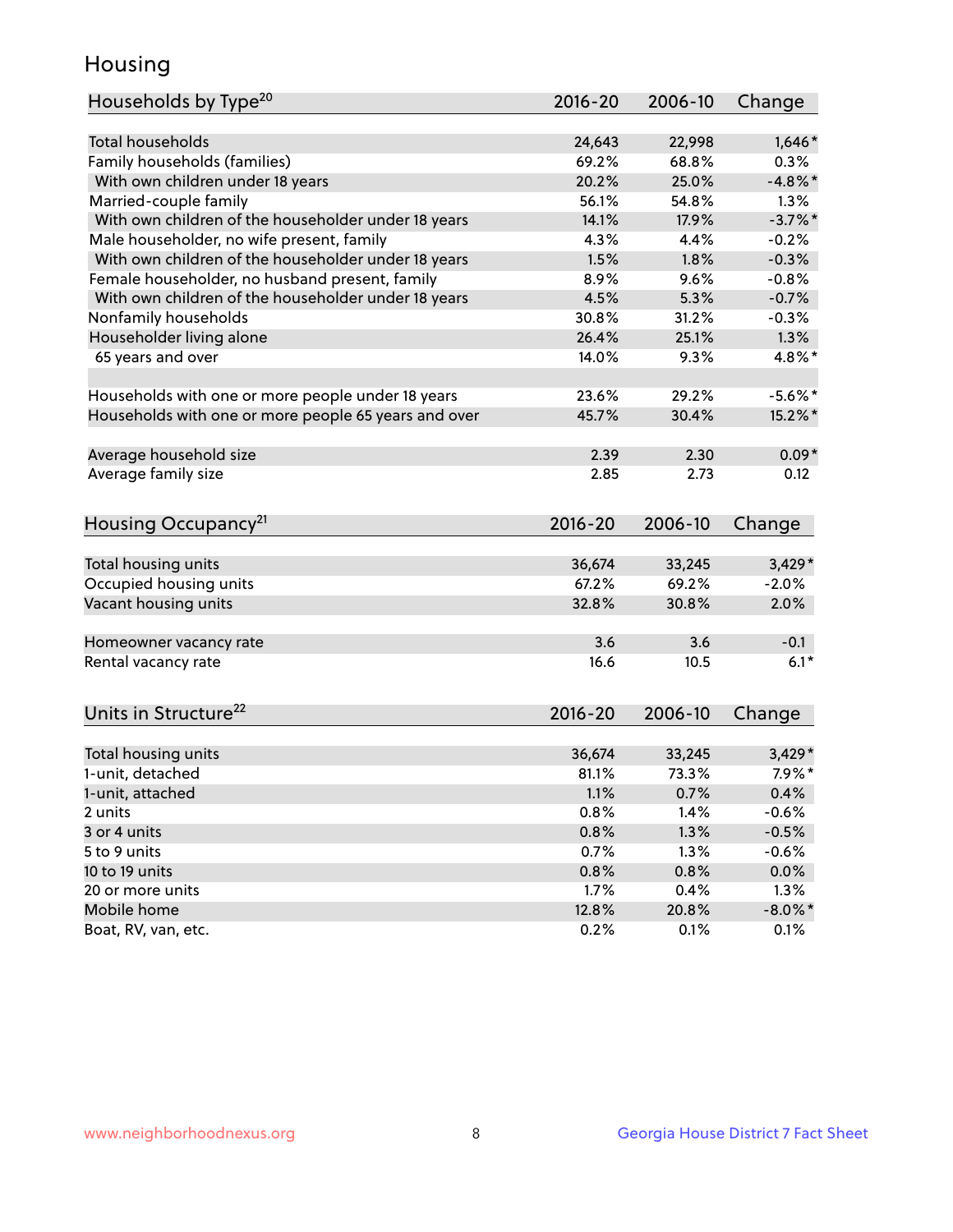## Housing, Continued...

| Year Structure Built <sup>23</sup>             | 2016-20     | 2006-10 | Change     |
|------------------------------------------------|-------------|---------|------------|
| Total housing units                            | 36,674      | 33,245  | $3,429*$   |
| Built 2014 or later                            | 3.4%        | (X)     | (X)        |
| Built 2010 to 2013                             | 1.9%        | (X)     | (X)        |
| Built 2000 to 2009                             | 31.8%       | 14.5%   | $17.3\%$ * |
| Built 1990 to 1999                             | 23.3%       | 29.0%   | $-5.7\%$ * |
| Built 1980 to 1989                             | 16.9%       | 22.3%   | $-5.3\%$ * |
| Built 1970 to 1979                             | 7.7%        | 14.5%   | $-6.7\%$ * |
| Built 1960 to 1969                             | 5.2%        | 6.6%    | $-1.3%$    |
| Built 1950 to 1959                             | 4.1%        | 5.2%    | $-1.1%$    |
| Built 1940 to 1949                             | 3.1%        | 3.7%    | $-0.6%$    |
| Built 1939 or earlier                          | 2.6%        | 4.4%    | $-1.7%$ *  |
| Housing Tenure <sup>24</sup>                   | $2016 - 20$ | 2006-10 | Change     |
| Occupied housing units                         | 24,643      | 22,998  | $1,646*$   |
| Owner-occupied                                 | 76.3%       | 75.5%   | 0.8%       |
| Renter-occupied                                | 23.7%       | 24.5%   | $-0.8%$    |
| Average household size of owner-occupied unit  | 2.38        | 2.30    | $0.08*$    |
| Average household size of renter-occupied unit | 2.41        | 2.30    | 0.11       |
| Residence 1 Year Ago <sup>25</sup>             | 2016-20     | 2006-10 | Change     |
| Population 1 year and over                     | 58,581      | 52,685  | 5,896*     |
| Same house                                     | 87.9%       | 85.1%   | $2.7\%$ *  |
| Different house in the U.S.                    | 12.1%       | 14.5%   | $-2.5%$    |
| Same county                                    | 5.0%        | 8.6%    | $-3.6\%$ * |
| Different county                               | 7.1%        | 6.0%    | 1.1%       |
| Same state                                     | 4.9%        | 4.4%    | 0.4%       |
| Different state                                | 2.2%        | 1.5%    | 0.7%       |
| Abroad                                         | 0.1%        | 0.4%    | $-0.3%$    |
| Value of Housing Unit <sup>26</sup>            | $2016 - 20$ | 2006-10 | Change     |
| Owner-occupied units                           | 18,799      | 17,354  | $1,446*$   |
| Less than \$50,000                             | 7.3%        | 12.7%   | $-5.4%$    |
| \$50,000 to \$99,999                           | 13.0%       | 17.6%   | $-4.7%$ *  |
| \$100,000 to \$149,999                         | 11.5%       | 17.1%   | $-5.6\%$ * |
| \$150,000 to \$199,999                         | 15.6%       | 16.7%   | $-1.2%$    |
| \$200,000 to \$299,999                         | 25.1%       | 18.3%   | $6.8\%$ *  |
| \$300,000 to \$499,999                         | 18.9%       | 11.5%   | $7.4\%$ *  |
| \$500,000 to \$999,999                         | 6.9%        | 4.4%    | 2.6%       |
| \$1,000,000 or more                            | 1.8%        | 1.7%    | 0.1%       |
| Median (dollars)                               | 210,052     | 156,926 | 53,125*    |
| Mortgage Status <sup>27</sup>                  | $2016 - 20$ | 2006-10 | Change     |
| Owner-occupied units                           | 18,799      | 17,354  | $1,446*$   |
| Housing units with a mortgage                  | 51.2%       | 49.1%   | 2.0%       |
| Housing units without a mortgage               | 48.8%       | 50.9%   | $-2.0%$    |
|                                                |             |         |            |

Georgia House District 7 Fact Sheet 9 9 9 Www.neighborhoodnexus.org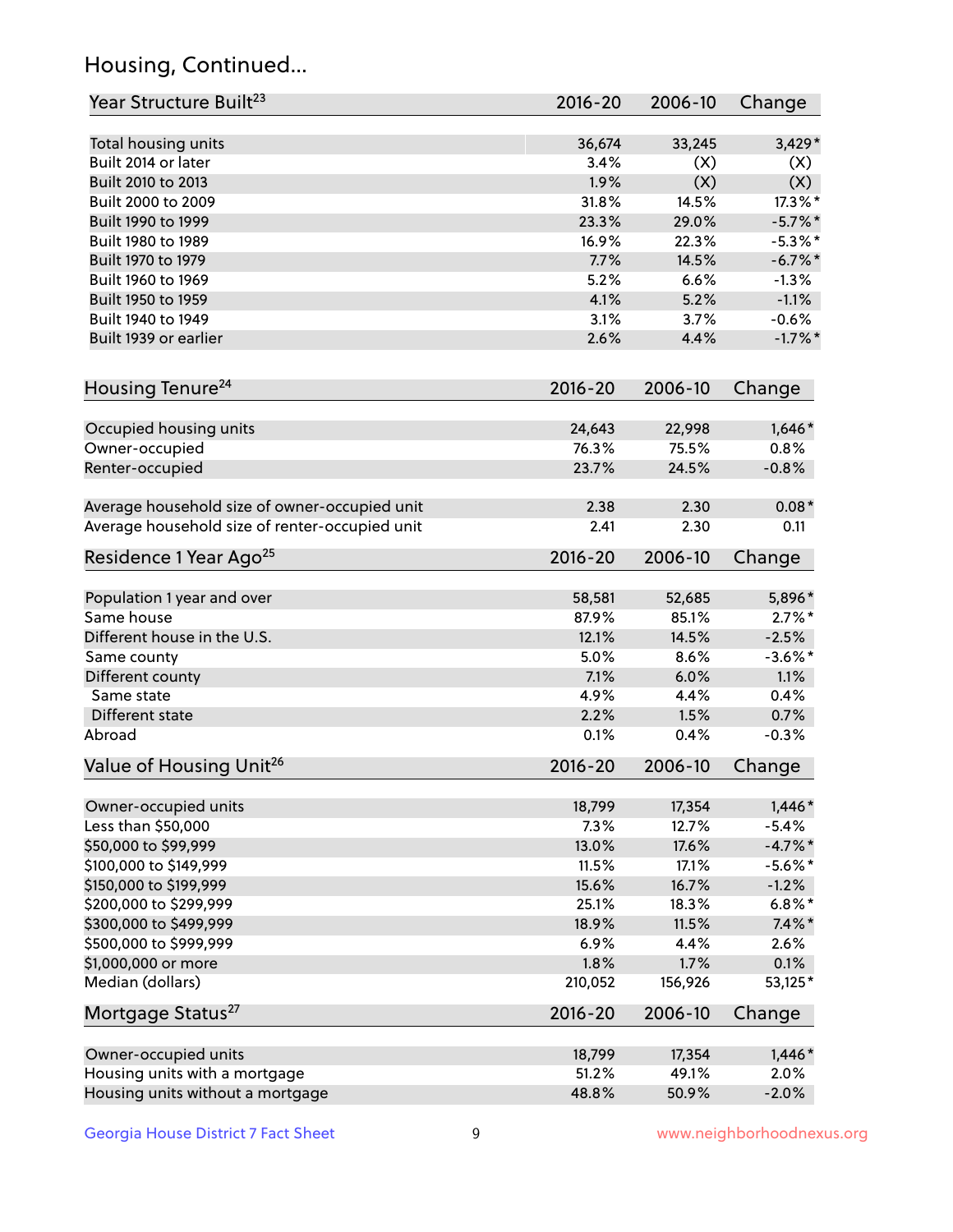## Housing, Continued...

| Selected Monthly Owner Costs <sup>28</sup>                                            | 2016-20     | 2006-10 | Change      |
|---------------------------------------------------------------------------------------|-------------|---------|-------------|
| Housing units with a mortgage                                                         | 9,617       | 8,525   | $1,092*$    |
| Less than \$300                                                                       | 0.5%        | 0.5%    | $-0.0%$     |
| \$300 to \$499                                                                        | 1.6%        | 2.8%    | $-1.1%$     |
| \$500 to \$999                                                                        | 30.1%       | 40.3%   | $-10.2\%$ * |
| \$1,000 to \$1,499                                                                    | 34.2%       | 30.5%   | 3.8%        |
| \$1,500 to \$1,999                                                                    | 18.4%       | 13.9%   | 4.5%*       |
| \$2,000 to \$2,999                                                                    | 12.9%       | 9.0%    | 3.8%        |
| \$3,000 or more                                                                       | 2.3%        | 3.0%    | $-0.7%$     |
| Median (dollars)                                                                      | 1,250       | 1,104   | $146*$      |
| Housing units without a mortgage                                                      | 9,182       | 8,829   | 353         |
| Less than \$150                                                                       | 2.8%        | 6.1%    | $-3.3%$     |
| \$150 to \$249                                                                        | 14.0%       | 26.6%   | $-12.6\%$ * |
| \$250 to \$349                                                                        | 28.2%       | 30.4%   | $-2.2%$     |
| \$350 to \$499                                                                        | 28.5%       | 25.6%   | 2.9%        |
| \$500 to \$699                                                                        | 15.3%       | 7.9%    | $7.4\%$ *   |
| \$700 or more                                                                         | 11.1%       | 3.4%    | $7.7\%$ *   |
| Median (dollars)                                                                      | 371         | 304     | $67*$       |
| Selected Monthly Owner Costs as a Percentage of<br>Household Income <sup>29</sup>     | $2016 - 20$ | 2006-10 | Change      |
| Housing units with a mortgage (excluding units where<br>SMOCAPI cannot be computed)   | 9,546       | 8,506   | $1,040*$    |
| Less than 20.0 percent                                                                | 44.0%       | 34.3%   | $9.7\%$ *   |
| 20.0 to 24.9 percent                                                                  | 15.0%       | 11.1%   | 4.0%*       |
| 25.0 to 29.9 percent                                                                  | 9.8%        | 10.9%   | $-1.1%$     |
| 30.0 to 34.9 percent                                                                  | 8.7%        | 8.6%    | 0.1%        |
| 35.0 percent or more                                                                  | 22.5%       | 35.1%   | $-12.6\%$ * |
| Not computed                                                                          | 71          | 19      | 52          |
| Housing unit without a mortgage (excluding units where<br>SMOCAPI cannot be computed) | 8,941       | 8,697   | 244         |
| Less than 10.0 percent                                                                | 53.3%       | 44.8%   | $8.5\%$ *   |
| 10.0 to 14.9 percent                                                                  | 17.4%       | 21.6%   | $-4.2%$     |
| 15.0 to 19.9 percent                                                                  | 9.0%        | 10.3%   | $-1.3%$     |
| 20.0 to 24.9 percent                                                                  | 4.5%        | 4.8%    | $-0.4%$     |
| 25.0 to 29.9 percent                                                                  | 3.8%        | 4.4%    | $-0.6%$     |
| 30.0 to 34.9 percent                                                                  | 2.5%        | 2.7%    | $-0.1%$     |
| 35.0 percent or more                                                                  | 9.5%        | 11.4%   | $-1.9%$     |
| Not computed                                                                          | 241         | 132     | 109         |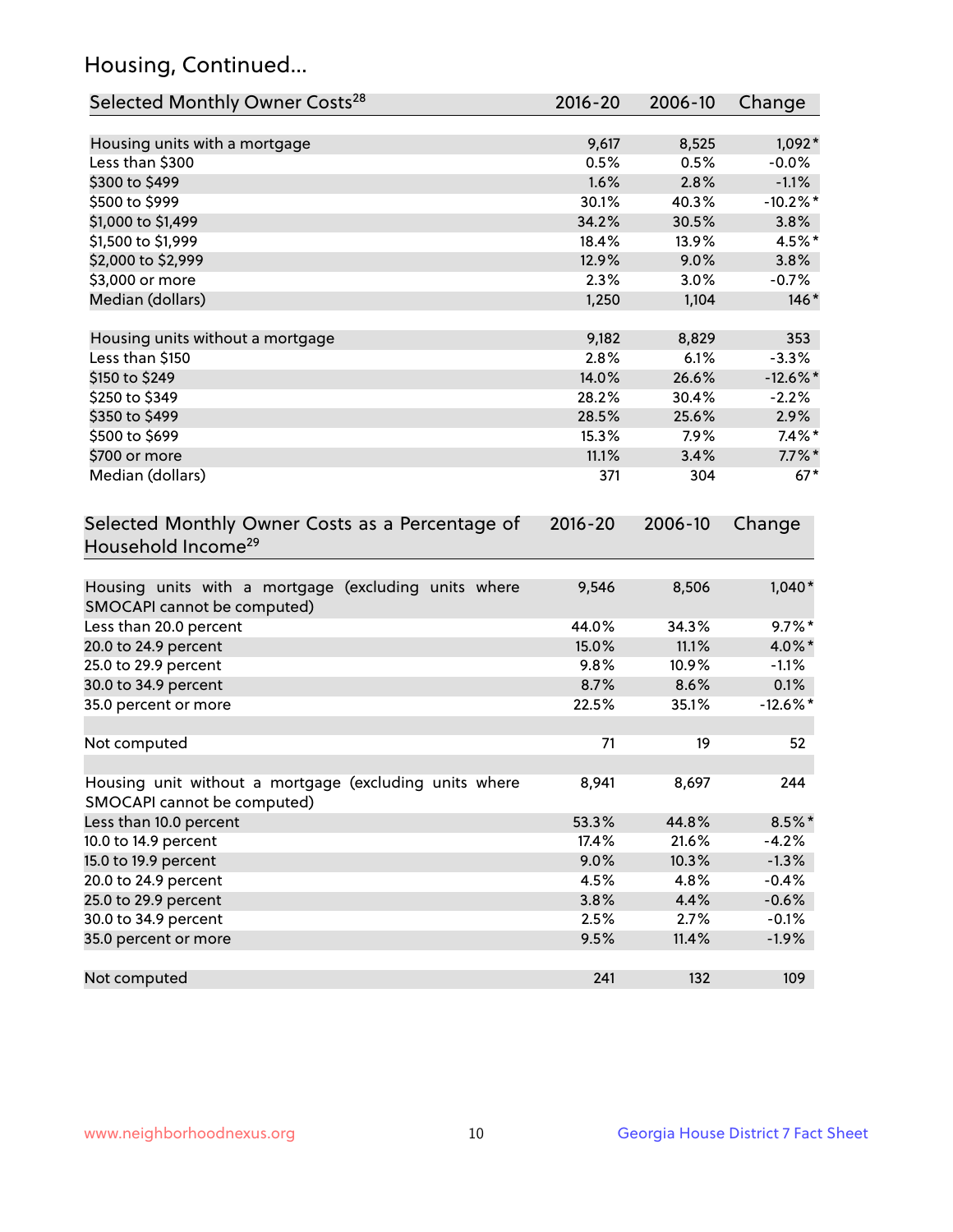## Housing, Continued...

| Gross Rent <sup>30</sup>   | 2016-20 | 2006-10 | Change  |
|----------------------------|---------|---------|---------|
|                            |         |         |         |
| Occupied units paying rent | 4,912   | 4,731   | 181     |
| Less than \$200            | 1.9%    | 4.3%    | $-2.3%$ |
| \$200 to \$499             | 14.9%   | 20.6%   | $-5.7%$ |
| \$500 to \$749             | 35.2%   | 41.7%   | $-6.5%$ |
| \$750 to \$999             | 20.9%   | 19.4%   | 1.5%    |
| \$1,000 to \$1,499         | 20.5%   | 12.6%   | 7.9%    |
| \$1,500 to \$1,999         | 4.6%    | 0.5%    | 4.1%    |
| \$2,000 or more            | 2.0%    | 0.9%    | 1.1%    |
| Median (dollars)           | 736     | 638     | $97*$   |
|                            |         |         |         |
| No rent paid               | 933     | 913     | 19      |

| Gross Rent as a Percentage of Household Income <sup>31</sup>                   | $2016 - 20$ | 2006-10 | Change  |
|--------------------------------------------------------------------------------|-------------|---------|---------|
|                                                                                |             |         |         |
| Occupied units paying rent (excluding units where GRAPI<br>cannot be computed) | 4,790       | 4,704   | 86      |
| Less than 15.0 percent                                                         | 18.5%       | 16.9%   | $1.6\%$ |
| 15.0 to 19.9 percent                                                           | 10.5%       | 12.4%   | $-1.9%$ |
| 20.0 to 24.9 percent                                                           | 9.2%        | 9.2%    | 0.1%    |
| 25.0 to 29.9 percent                                                           | 17.6%       | 14.6%   | 2.9%    |
| 30.0 to 34.9 percent                                                           | 13.6%       | 9.8%    | 3.7%    |
| 35.0 percent or more                                                           | 30.6%       | 37.0%   | $-6.5%$ |
|                                                                                |             |         |         |
| Not computed                                                                   | 1,055       | 940     | 114     |

## Transportation

| Commuting to Work <sup>32</sup>           | 2016-20 | 2006-10 | Change    |
|-------------------------------------------|---------|---------|-----------|
|                                           |         |         |           |
| Workers 16 years and over                 | 23,046  | 21,783  | 1,263     |
| Car, truck, or van - drove alone          | 75.3%   | 77.7%   | $-2.4%$   |
| Car, truck, or van - carpooled            | 14.6%   | 16.0%   | $-1.3%$   |
| Public transportation (excluding taxicab) | 0.4%    | 0.6%    | $-0.2%$   |
| Walked                                    | 1.0%    | 1.0%    | 0.0%      |
| Other means                               | 1.1%    | 1.3%    | $-0.2%$   |
| Worked at home                            | 7.7%    | 3.6%    | $4.1\%$ * |
|                                           |         |         |           |
| Mean travel time to work (minutes)        | 29.6    | 27.7    | $1.9*$    |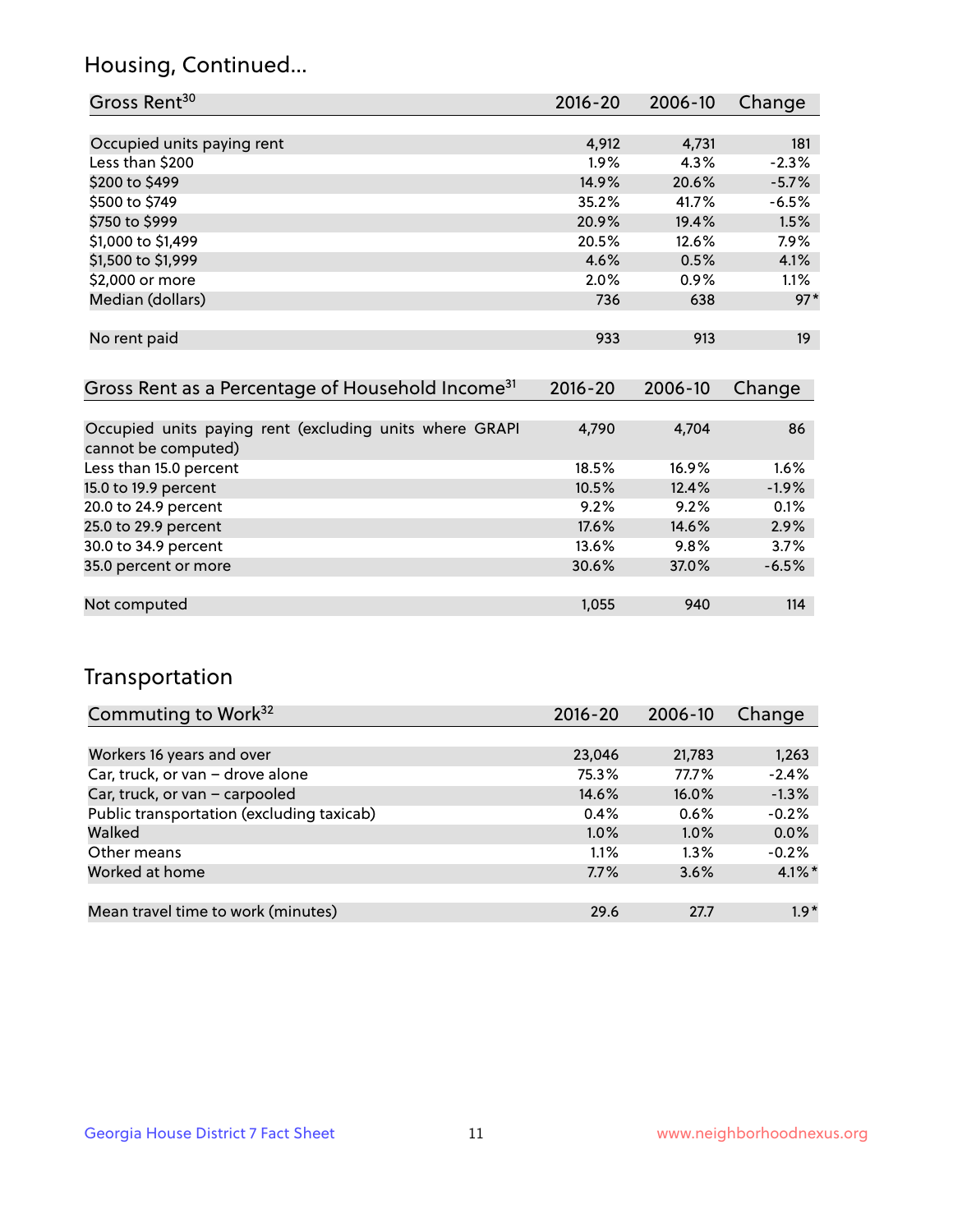## Transportation, Continued...

| Vehicles Available <sup>33</sup> | 2016-20 | 2006-10 | Change   |
|----------------------------------|---------|---------|----------|
|                                  |         |         |          |
| Occupied housing units           | 24,643  | 22,998  | $1,646*$ |
| No vehicles available            | 4.2%    | 4.1%    | 0.1%     |
| 1 vehicle available              | 29.8%   | 29.6%   | 0.2%     |
| 2 vehicles available             | 38.4%   | 38.8%   | $-0.4%$  |
| 3 or more vehicles available     | 27.6%   | 27.5%   | 0.2%     |

#### Health

| Health Insurance coverage <sup>34</sup>                 | 2016-20 |
|---------------------------------------------------------|---------|
|                                                         |         |
| Civilian Noninstitutionalized Population                | 58,918  |
| With health insurance coverage                          | 84.6%   |
| With private health insurance coverage                  | 57.5%   |
| With public health coverage                             | 46.1%   |
| No health insurance coverage                            | 15.4%   |
| Civilian Noninstitutionalized Population Under 19 years | 10,776  |
| No health insurance coverage                            | 13.3%   |
| Civilian Noninstitutionalized Population 19 to 64 years | 31,752  |
| In labor force:                                         | 21,950  |
| Employed:                                               | 21,024  |
| With health insurance coverage                          | 77.1%   |
| With private health insurance coverage                  | 72.6%   |
| With public coverage                                    | 7.7%    |
| No health insurance coverage                            | 22.9%   |
| Unemployed:                                             | 927     |
| With health insurance coverage                          | 49.4%   |
| With private health insurance coverage                  | 42.1%   |
| With public coverage                                    | 11.8%   |
| No health insurance coverage                            | 50.6%   |
| Not in labor force:                                     | 9,802   |
| With health insurance coverage                          | 76.6%   |
| With private health insurance coverage                  | 45.5%   |
| With public coverage                                    | 38.5%   |
| No health insurance coverage                            | 23.4%   |